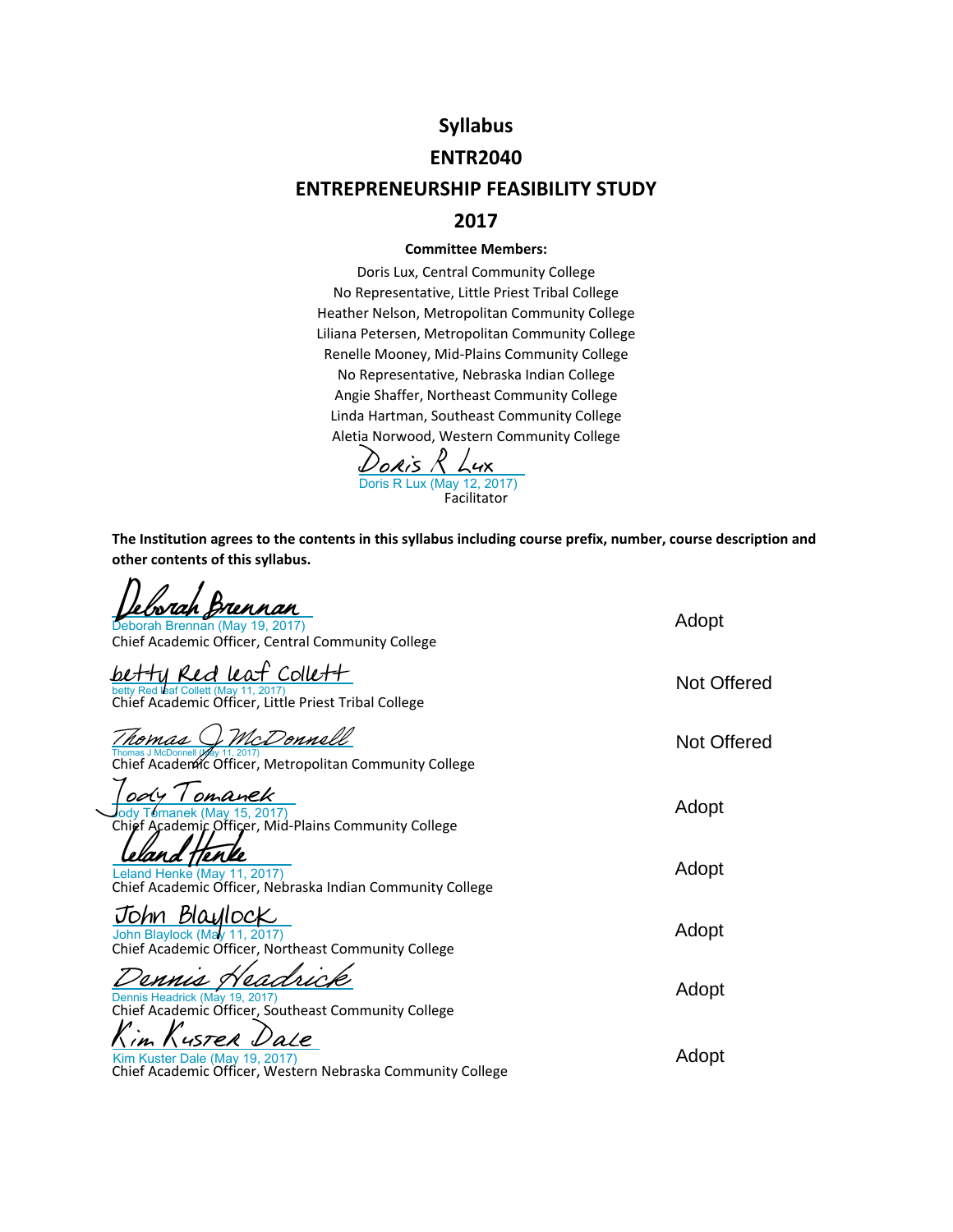### **I. CATALOG DESCRIPTION**

| Course Number:        | <b>ENTR2040</b>                                                                                                                                                                                                                                                                                                                                                                                                                                                                                                                                        |          |  |
|-----------------------|--------------------------------------------------------------------------------------------------------------------------------------------------------------------------------------------------------------------------------------------------------------------------------------------------------------------------------------------------------------------------------------------------------------------------------------------------------------------------------------------------------------------------------------------------------|----------|--|
| Course Title:         | <b>Entrepreneurship Feasibility Study</b>                                                                                                                                                                                                                                                                                                                                                                                                                                                                                                              |          |  |
| $Prerequisite(s)$ :   | None                                                                                                                                                                                                                                                                                                                                                                                                                                                                                                                                                   |          |  |
| Catalog Description:  | Students will assess the viability of a business idea to determine if<br>the concept is feasible for business startup, expansion or long<br>term growth. The student will identify and analyze through basic<br>research the present climate to determine current trends for their<br>business idea by completing an industry, target market and<br>competitive analysis. The student will begin to assess the<br>financial needs for the business idea in addition to their own skill,<br>strengths and talents to launch a successful business idea. |          |  |
| Credit Hours:         | 3.0 semester $/$ 4.5 quarter hours                                                                                                                                                                                                                                                                                                                                                                                                                                                                                                                     |          |  |
| <b>Contact Hours:</b> | 45 hours                                                                                                                                                                                                                                                                                                                                                                                                                                                                                                                                               |          |  |
|                       | Lecture / Classroom Hours                                                                                                                                                                                                                                                                                                                                                                                                                                                                                                                              | 45 hours |  |

### **II. COURSE OBJECTIVES/COMPETENCIES**

#### *Course will*:

- 1) Discuss personal needs, strengths, skills and talents
- 2) Assess opportunities and trends within the current business environment
- 3) Demonstrate how to conduct a target market analysis
- 4) Demonstrate how to conduct a competitive analysis
- 5) Demonstrate how to conduct an industry analysis
- 6) Discuss basic financial needs for a business idea

### **III. STUDENT LEARNING OUTCOMES:**

#### *Students will be able to*:

- 1) Assess personal skills, strengths, talents for business ideas
- 2) Conduct primary and secondary research for a business idea
- 3) Identify consumer trends which create business opportunities
- 4) Analyze environmental factors that influence the business idea
- 5) Assess competition for a business idea
- 6) Assess target market for a business idea
- 7) Assess industry related data for industry analysis
- 8) Identify minimum financial startup identification need
- 9) Analyze business idea for economic success

#### **IV. COURSE CONTENT/TOPICAL OUTLINE**

### **Unit I**

- a) Personal assessment
- b) Identify which business ideas are feasible
- **Unit 2**
- a) Identify ideas for small business products and/or services

Identify and discuss significant changes and trends which create business opportunities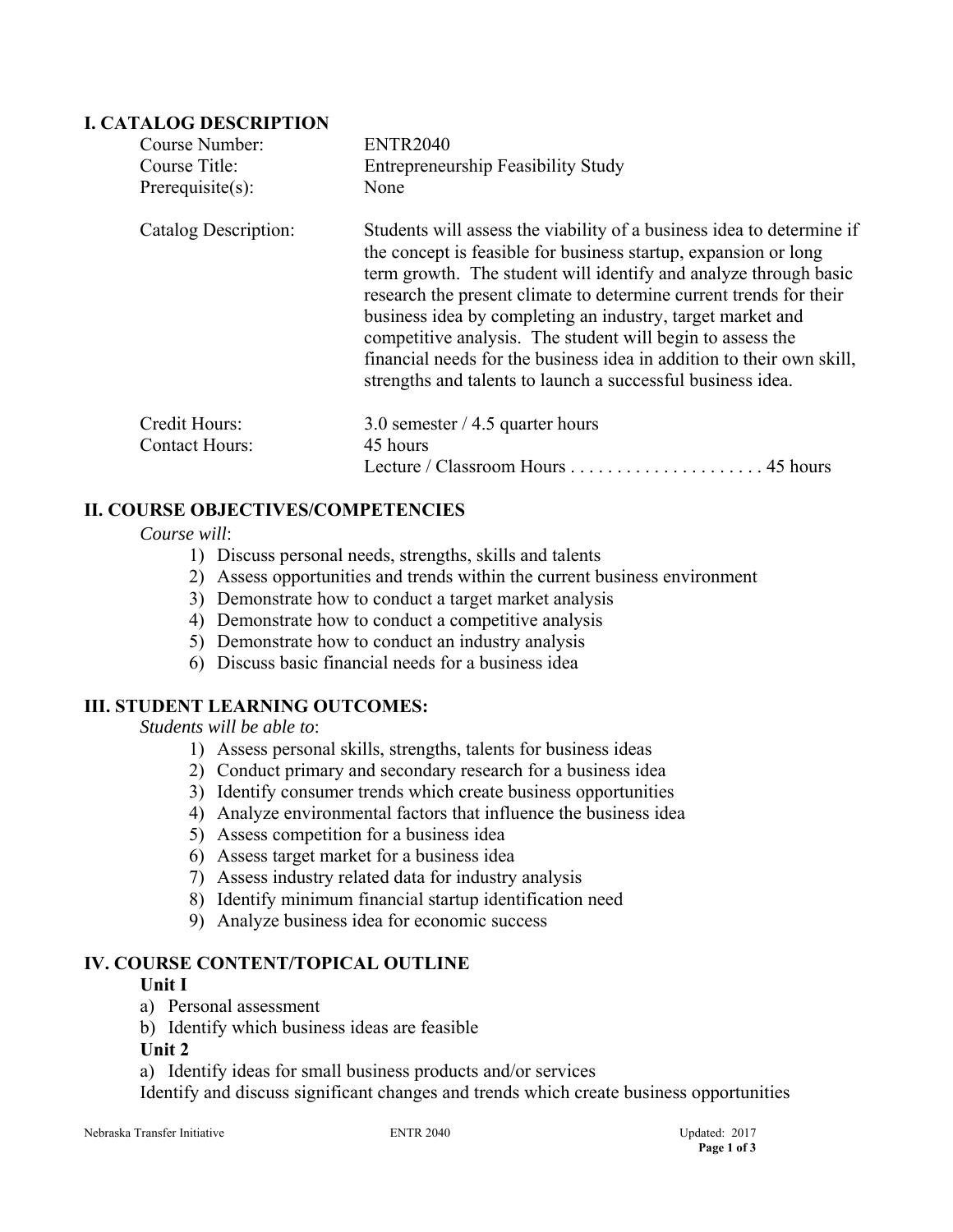### **Unit 3**

- a) Conduct a basic market analysis including a competitive scan and customer identification research relevant industry trends
- b) Identify startup financial need

## **V. INSTRUCTIONAL MATERIALS**

**Recommended text(s):**

 *StrengthsQuest; Clifton, Gallup Builder Profile 10: Gallup Entrepreneurial StrengthsFinders Assessment,* Clifton and Badal, Gallup *The E Myth Revisited, by Michael E. Gerber Successful Business Plan by Rhonda Abrahm, PrintShop Successful Business Research by Rhonda Abrams, PrintShop All In Startup, Launching a New Idea When Everything is on the Line,* Kander, John Wiley & Sons

### **Supplements:**

*Entrepreneur Magazine Fast Company Magazine Small Business Toolkit – SBA Business Planning & Financial Templates at score.org Small Business Toolkit at sba.gov Ink Forbes Open for Business* 

### **VI. METHODS OF PRESENTATION** *(can vary per instructor)*

- a) Explanation and /or lecture
- b) Video presentation
- c) Student reports
- d) Role play
- e) Guest speaker
- f) Small group activities
- g) Discussion
- h) PowerPoint presentation
- i) Field trips
- j) Internet activities

### **VII. METHODS OF EVALUATION**

- a) Course grades, at the determination of the instructor, will be based on class and group participation, daily work, exams, presentations, projects, papers, and/or a portfolio.
- b) Instructors will distribute and discuss the evaluation process and his/her grading policies with the students at the beginning of the term.